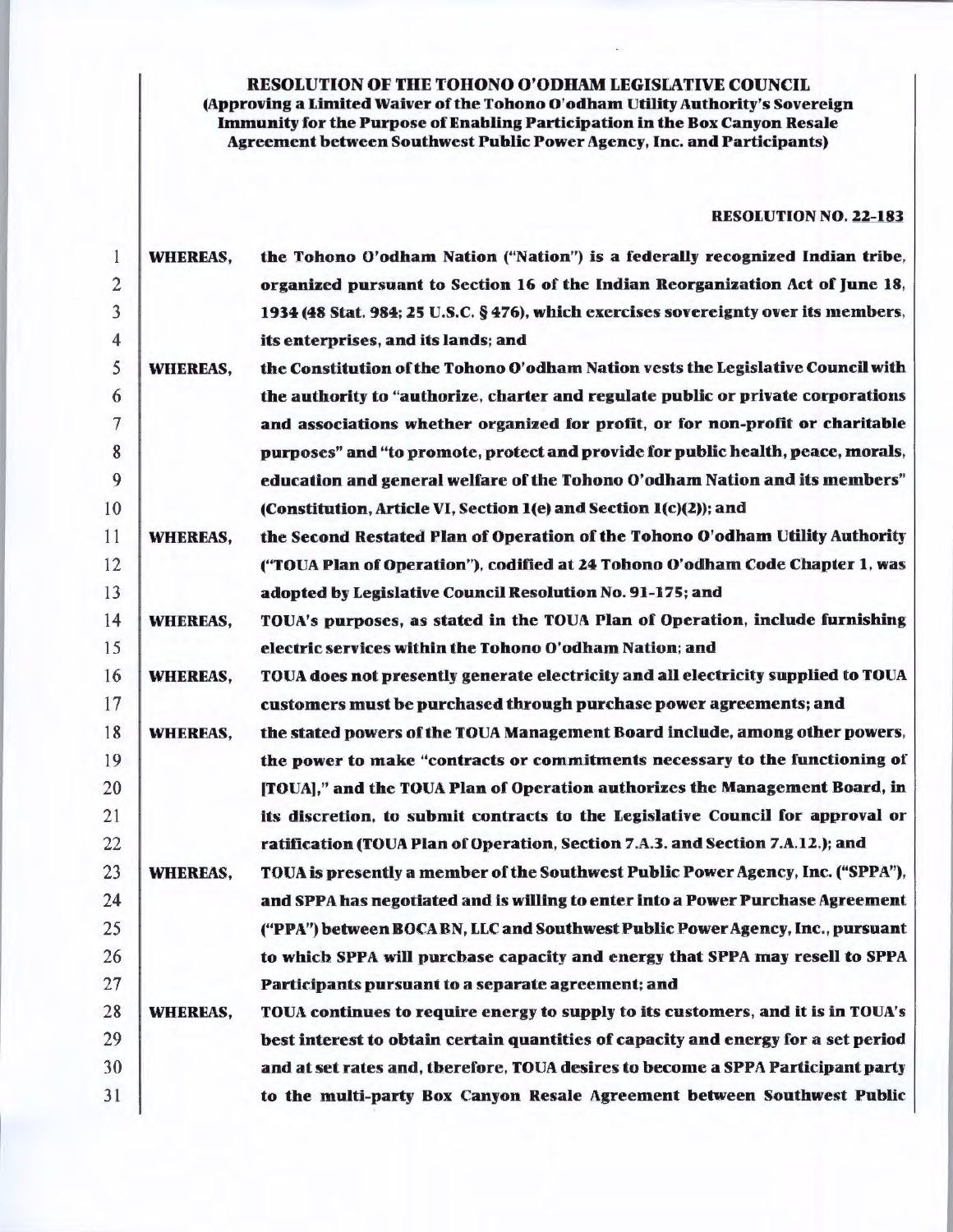### RESOLUTION NO. 22-183

(Approving a Limited Waiver of the Tohono O'odham Utility Authority's Sovereign Immunity for the Purpose of Enabling Participation in the Box Canyon Resale Agreement between Southwest Public Power Agency, Inc. and Participants) Page 2 of 4

| 1                       |                 | Power Agency, Inc. and Participants (the "Agreement"), pursuant to which SPPA     |
|-------------------------|-----------------|-----------------------------------------------------------------------------------|
| $\overline{\mathbf{c}}$ |                 | will resell to the participating SPPA Participants the energy purchased under the |
| 3                       |                 | PPA; and                                                                          |
| 4                       | <b>WHEREAS,</b> | the Agreement contains confidential business information and the parties have     |
| 5                       |                 | agreed to treat the Agreement as confidential, and the Agreement has been         |
| 6                       |                 | shared only among the Agreement parties' respective attorneys and/or discussed    |
| 7                       |                 | in closed meetings where attorneys are present; and                               |
| 8                       | <b>WHEREAS,</b> | SPPA requires that all tribes and tribal parties to the Agreement agree to        |
| 9                       |                 | irrevocably waive sovereign immunity for the purposes of any action or            |
| 10                      |                 | arhitration (i) arising out of or pertaining to the Agreement, (ii) enforcing     |
| 11                      |                 | arbitration under the Agreement, and (iii) enforcing any arbitration award        |
| 12                      |                 | rendered in an arbitration pursuant to the Agreement, as explained in Article Ten |
| 13                      |                 | of the Agreement; and                                                             |
| 14                      | <b>WHEREAS,</b> | the Agreement also includes a mutual indemnification agreement hetween the        |
| 15                      |                 | Seller and TOUA in Article Eight of the Agreement; and                            |
| 16                      | <b>WHEREAS,</b> | the Nation's sovereign immunity extends to TOUA, a Nation's enterprise, which     |
| 17                      |                 | requires an express waiver by the Legislative Council; and                        |
| 18                      | <b>WHEREAS,</b> | the Legislative Commerce Committee has reviewed the Agreement, and                |
| 19                      |                 | recommends that it is in the best interests of the Nation to approve a limited    |
| 20                      |                 | waiver of TOUA's sovereign immunity so that TOUA may enter into the Agreement     |
| 21                      |                 | with the SPPA.                                                                    |
| 22                      |                 | NOW, THEREFORE, BE IT RESOLVED that the Tohono O'odham Legislative Council:       |
| 23                      |                 | 1. Recognizes, approves, and will maintain the confidential nature of the         |
| 24                      |                 | <b>Agreement</b> ; and                                                            |
| 25                      |                 | 2. Approves a limited waiver of sovereign immunity of the TOUA in favor of        |
| 26                      |                 | Southwest Public Power Agency, Inc., so that TOUA may enter into the Box          |
| 27                      |                 | Canyon Resale Agreement between Southwest Public Power Agency, Inc. and           |
| 28                      |                 | Participants, and such limited waiver must he consistent and in accordance        |
| 29                      |                 | with, and subject to the limitations of, the provisions of the Agreement,         |
| 30                      |                 | provided that nothing in this resolution shall be construed as a waiver of the    |
| 31                      |                 | Nation's sovereign immunity.                                                      |
| 32                      |                 |                                                                                   |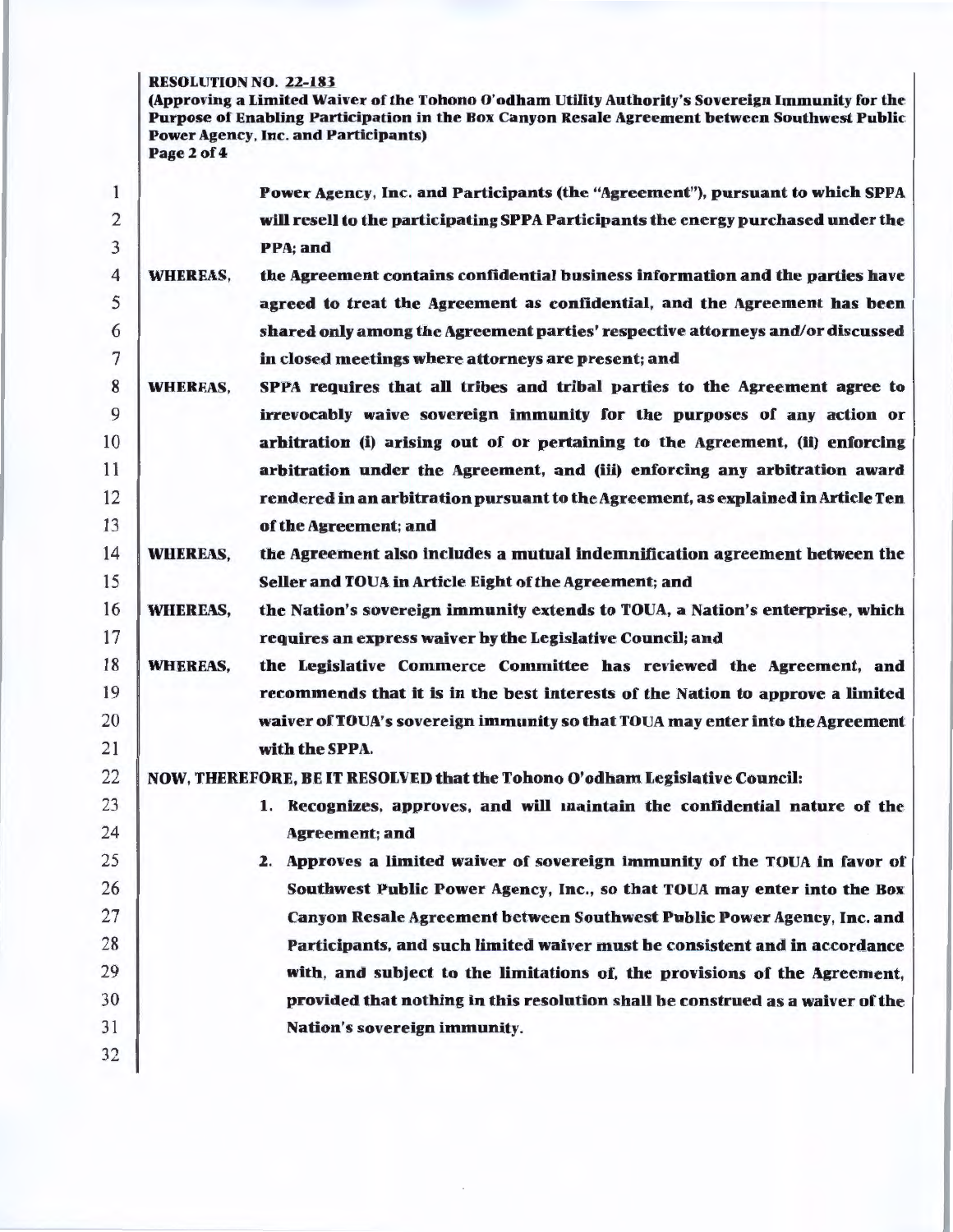RESOLUTION NO. 22-183

(Approving a Limited Waiver of the Tohono O'odham Utillty Authority's Sovereign Immunity for the Purpose of Enabling Participation in the Box Canyon Resale Agreement between Southwest Public Power Agency, Inc. and Participants) Page3of4

The foregoing Resolution was passed by the Tohono O'odham Legislative Council on the  $13^{th}$ day of MAY. 2022 at a meeting at which a quorum was present with a vote of 2,661.5 FOR; -0-AGAINST; 556.5[03] NOT VOTING; and [04] ABSENT, pursuant to the powers vested in the Council by, Article VI, Section 1(e) and Section  $1(c)(2)$  of the Constitution of the Tohono O'odham Nation, adopted by the Tohono O'odham Nation on January 18, 1986; and approved by the Acting Deputy Assistant Secretary - Indian Affairs (Operations) on March 6, 1986, pursuant to Section 16 of the Act of June 18, 1934(48 Stat.984).

TOHONO O'ODHAM LEGISIATIVE COUNCIL

 $\overline{\mathcal{L}}$ mothy Joaquin, Legislative Chairman

av of

**ATTES MUULUUE**<br>Evonne Wilson, Legislative Secretary

onne Wilson, Legislative Secretary<br>/  $\sqrt{ }$  day of  $\sqrt{ }$  /  $\gamma$  /  $\mu$  , 2022

Said Resolution was submitted for approval  $f\phi$  the office of the Chairman of the Tohono O'odham Nation on the  $H$  day of  $M\rightarrow$  2022 at  $G/H$  o'clock,  $A.m.,$ pursuant to the provisions of Section 5 of Article VII of the Constitution and will become effective upon his approval or upon his failure to either approve or disapprove it within 48 hours of submittal.

HONO O'ODHAM LEGISLATIVE COUNCIL

mothy Joaquin, Legislative Chairman

, 2022

(' APPROVED on the */1* ay of ~ -~- clock, -fu.m.

**NORRIS, JR., CHAIRMAN TOHONO O'ODHAM NATION** 

( ) DISAPPROVED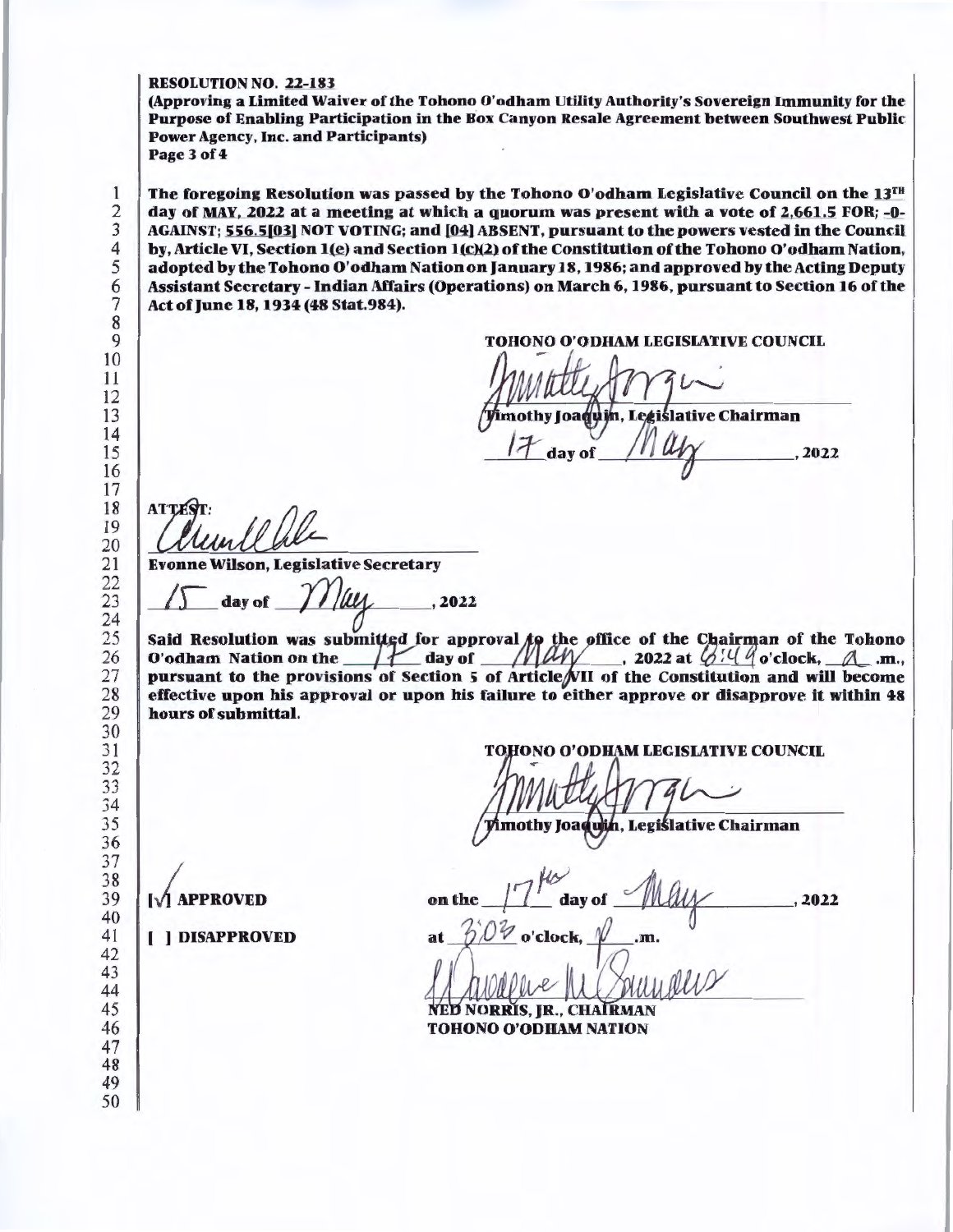### RESOLUTION NO. 22-183

(Approving a Limited Waiver of the Tohono O'odham Utility Authority's Sovereign Immunity for the Purpose of Enabling Participation in the Box Canyon Resale Agreement between Southwest Public Power Agency, Inc. and Participants) Page 4 of 4

<sup>1</sup><br>
<sup>2</sup><br>
<sup>3</sup><br>
<sup>4</sup><br>
<sup>4</sup><br> *6*<br> *Clumullur* 

Evonne Wilson, Legislative Secretary